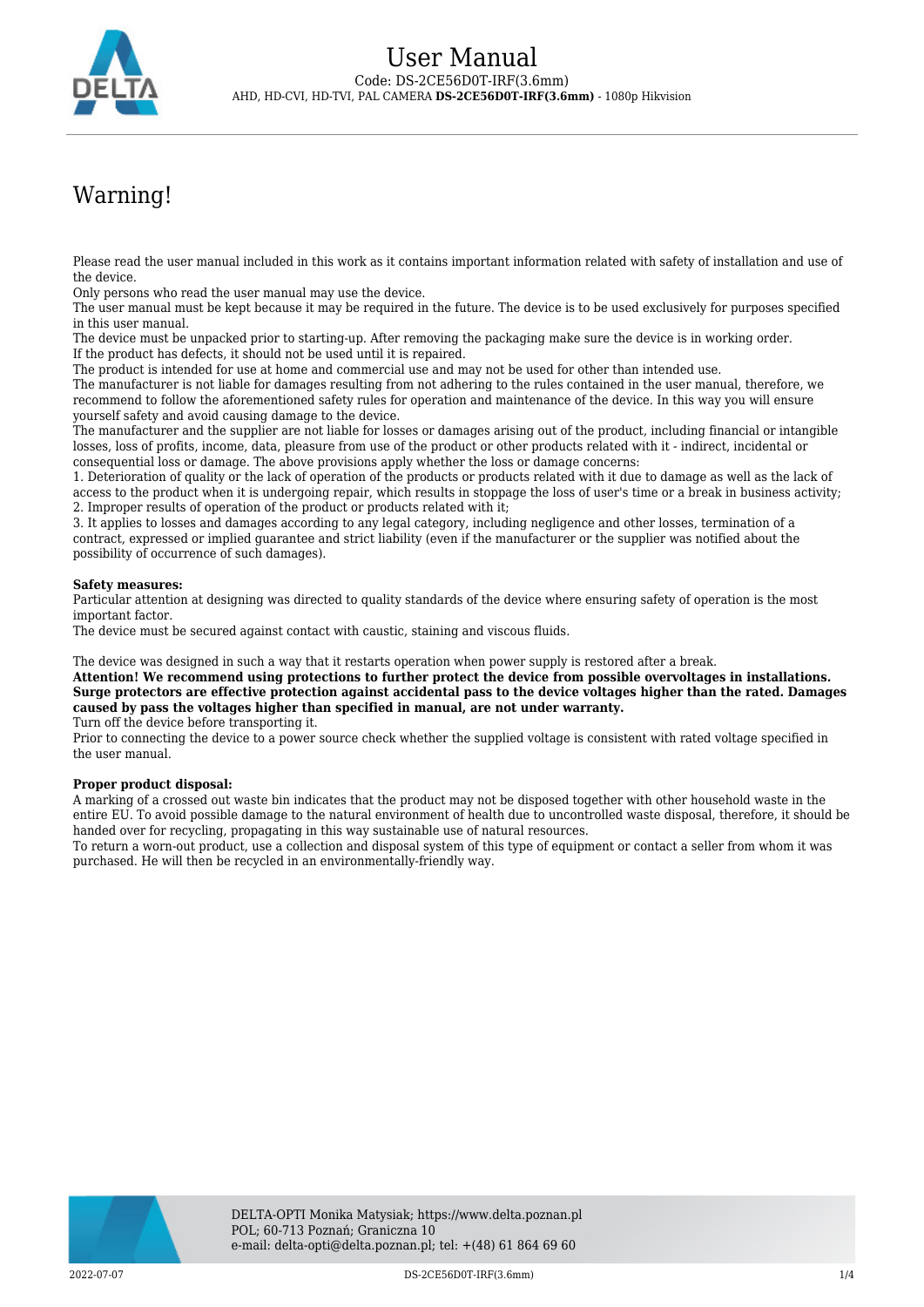

## User Manual Code: DS-2CE56D0T-IRF(3.6mm) AHD, HD-CVI, HD-TVI, PAL CAMERA **DS-2CE56D0T-IRF(3.6mm)** - 1080p Hikvision



Megapixel camera with Progressive scan CMOS sensor and AHD / HD-CVI / HD-TVI / PAL.

The change of the AHD / HD-CVI / HD-TVI / PAL standard is done with the corresponding button by keeping it pressed for approx. 5 seconds.

The AHD / HD-CVI / HD-TVI interface allows to transmission of analog video signal via coaxial cable in 1080p resolution. It enables the transmission of HD resolution images for even 500 m distance with keeping the low costs of the installation. During transmission there are no delays and is maintained the original, high quality image.

In the case of video transmission using a twisted pair cable and matching transformers (balun), be aware of the possibility of signal reflections and interfering signals.

| Standard:                        | AHD / HD-CVI / HD-TVI / PAL                                                                                                                                     |
|----------------------------------|-----------------------------------------------------------------------------------------------------------------------------------------------------------------|
| Sensor:                          | Progressive Scan CMOS                                                                                                                                           |
| Matrix size:                     | 2.1 Mpx                                                                                                                                                         |
| Resolution:                      | 1920 x 1080 - 1080p                                                                                                                                             |
| Range of IR illumination:        | 20 <sub>m</sub>                                                                                                                                                 |
| IR illuminator power adjustment: | Automatic                                                                                                                                                       |
| Lens:                            | 3.6 mm                                                                                                                                                          |
| View angle:                      | • 82 ° (manufacturer data)<br>• 78 ° (our tests result)                                                                                                         |
| IR illuminator support:          | ICR - Movable InfraRed filter                                                                                                                                   |
| S/N ratio:                       | $> 62$ dB                                                                                                                                                       |
| Video output:                    | AHD / HD-CVI / HD-TVI / PAL, 1 Vpp / 75 $\Omega$                                                                                                                |
| Main features:                   | • DNR - Digital Noise Reduction<br>• ICR - Movable InfraRed filter<br>• AGC - Automatic Gain Control<br>• BLC - Back Light Compensation<br>• Auto White Balance |
| OSD menu:                        | -                                                                                                                                                               |
| "Index of Protection":           | <b>IP66</b>                                                                                                                                                     |
| Power supply:                    | 12 V DC / 330 mA                                                                                                                                                |



DELTA-OPTI Monika Matysiak; https://www.delta.poznan.pl POL; 60-713 Poznań; Graniczna 10 e-mail: delta-opti@delta.poznan.pl; tel: +(48) 61 864 69 60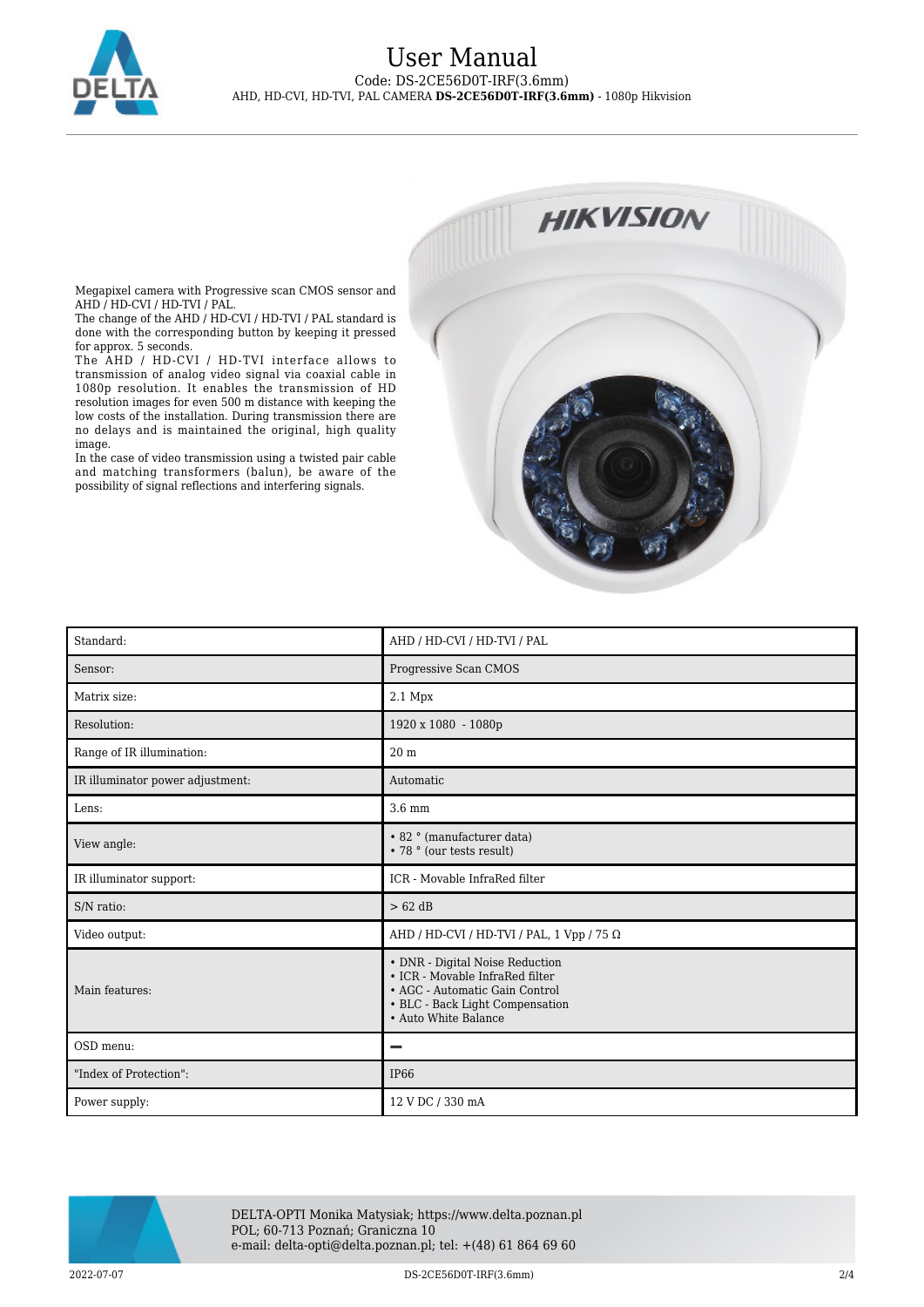

# User Manual Code: DS-2CE56D0T-IRF(3.6mm) AHD, HD-CVI, HD-TVI, PAL CAMERA **DS-2CE56D0T-IRF(3.6mm)** - 1080p Hikvision

| Power consumption:    | $\leq 4$ W            |
|-----------------------|-----------------------|
| Housing:              | Dome, Metal / Plastic |
| Vandal-proof:         | -                     |
| Color:                | White                 |
| Operation temp:       | -40 °C $\ldots$ 60 °C |
| Weight:               | $0.18$ kg             |
| Dimensions:           | Ø 90 x 70 mm          |
| Manufacturer / Brand: | Hikvision             |
| <b>SAP Code:</b>      | 300609188             |
| Guarantee:            | 3 years               |

Camera is out from clamping ring:



Dimensions:





DELTA-OPTI Monika Matysiak; https://www.delta.poznan.pl POL; 60-713 Poznań; Graniczna 10 e-mail: delta-opti@delta.poznan.pl; tel: +(48) 61 864 69 60